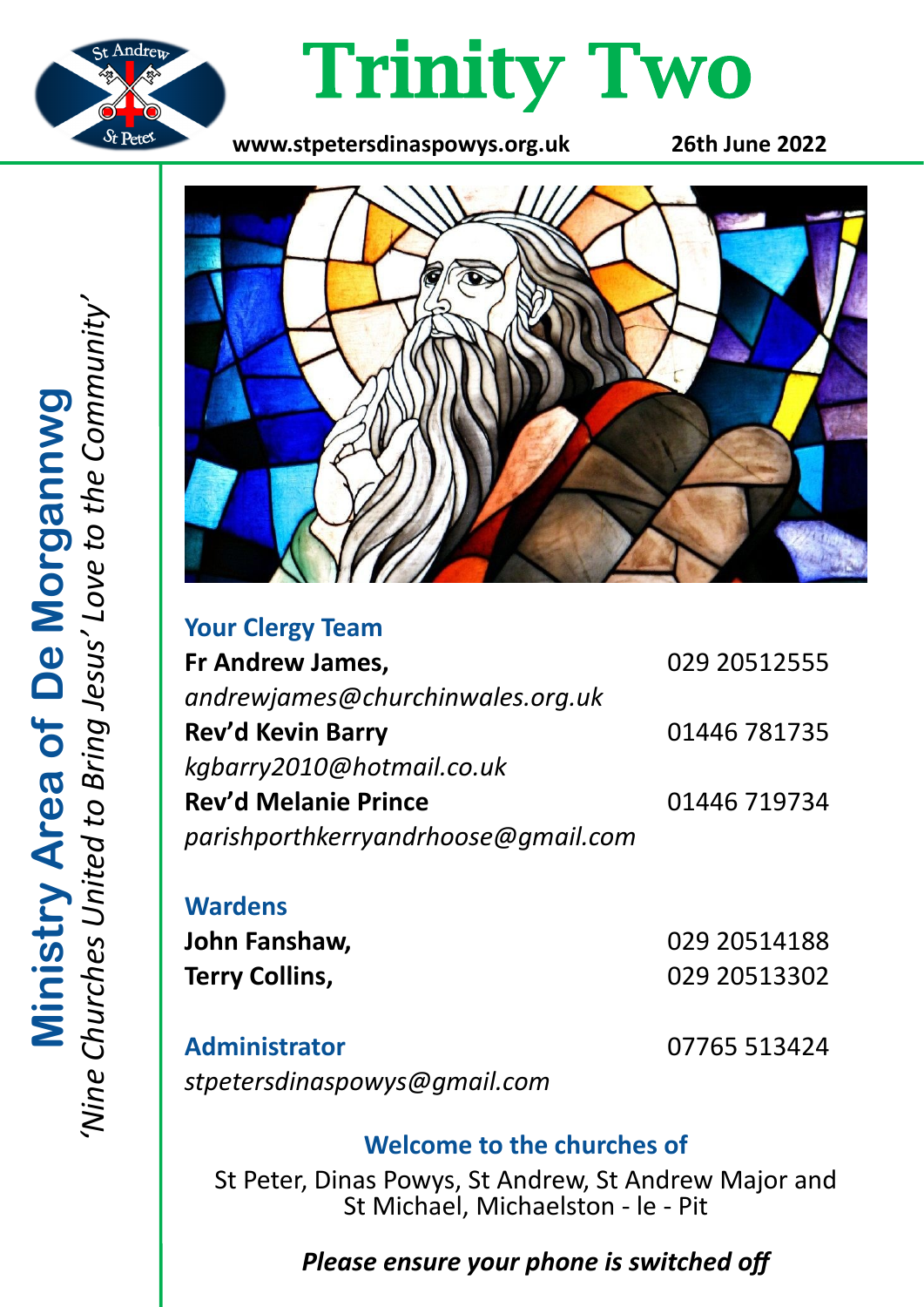#### **Collect**

Lord, you have taught us that all our doings without love are nothing worth: send your Holy Spirit and pour into our hearts that most excellent gift of love, the true bond of peace and of all virtues, without which whoever lives is counted dead before you. Grant this for your only Son Jesus Christ's sake, who is alive and reigns with you, in the unity of the Holy Spirit, one God, now and for ever.

#### **Amen**



## **A reading from 1 Kings 19. 15, 16, 19-21**

Then the LORD said to him, 'Go, return on your way to the wilderness of Damascus; when you arrive, you shall anoint Hazael as king over Aram. Also you shall anoint Jehu son of Nimshi as king over Israel; and you shall anoint Elisha son of Shaphat of Abel-meholah as prophet in your place.

So he set out from there, and found Elisha son of Shaphat, who was ploughing. There were twelve yoke of oxen ahead of him, and he was with the twelfth. Elijah passed by him and threw his mantle over him. He left the oxen, ran after Elijah, and said, 'Let me kiss my father and my mother, and then I will follow you.' Then Elijah said to him, 'Go back again; for what have I done to you?' He returned from following him, took the yoke of oxen, and slaughtered them; using the equipment from the

oxen, he boiled their flesh, and gave it to the people, and they ate. Then he set out and followed Elijah, and became his servant.

*This is the word of the Lord R* **Thanks be to God**



## **A reading from Galatians 5.1, 13-25**

For freedom Christ has set us free. Stand firm, therefore, and do not submit again to a yoke of slavery.

For you were called to freedom, brothers and sisters; only do not use your freedom as an opportunity for self -indulgence, but through love become slaves to one another. For the whole law is summed up in a single commandment, 'You shall love your neighbour as yourself.' If, however, you bite and devour one another, take care that you are not consumed by one another.

Live by the Spirit, I say, and do not gratify the desires of the flesh. For what the flesh desires is opposed to the Spirit, and what the Spirit desires is opposed to the flesh; for these are opposed to each other, to prevent you from doing what you want. But if you are led by the Spirit, you are not subject to the law. Now the works of the flesh are obvious: fornication, impurity, licentiousness, idolatry, sorcery, enmities, strife, jealousy, anger, quarrels, dissensions, factions, envy, drunkenness, carousing, and things like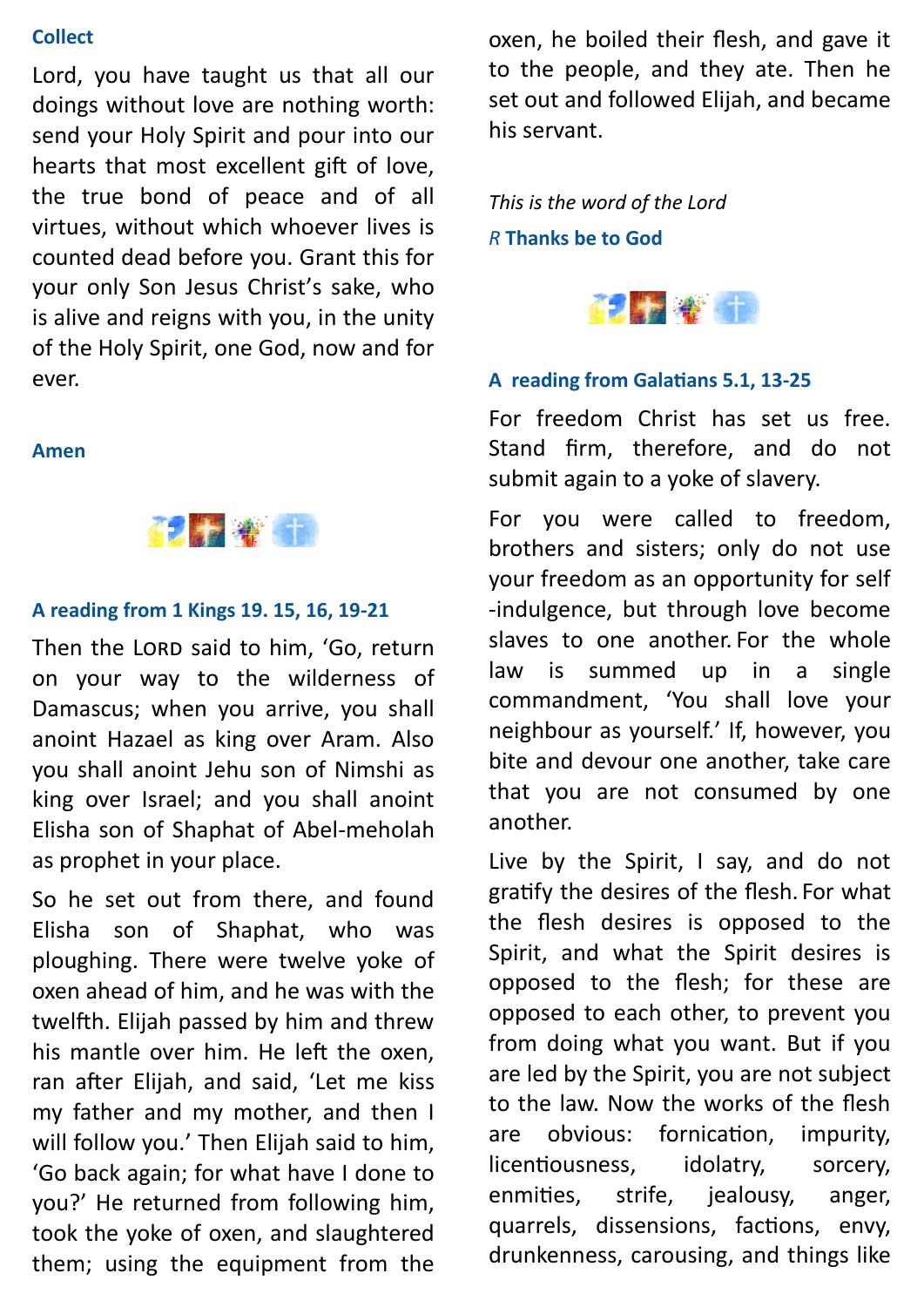these. I am warning you, as I warned you before: those who do such things will not inherit the kingdom of God.

By contrast, the fruit of the Spirit is love, joy, peace, patience, kindness, generosity, faithfulness, gentleness, and self-control. There is no law against such things. And those who belong to Christ Jesus have crucified the flesh with its passions and desires. If we live by the Spirit, let us also be guided by the Spirit.

*This is the word of the Lord R* **Thanks be to God**



#### **Listen to the Gospel of Christ according to Luke 9. 51-62**

#### **R Glory to you, O Lord.**

When the days drew near for him to be taken up, he set his face to go to Jerusalem. And he sent messengers ahead of him. On their way they entered a village of the Samaritans to make ready for him; but they did not receive him, because his face was set towards Jerusalem. When his disciples James and John saw it, they said, 'Lord, do you want us to command fire to come down from heaven and consume them?' But he turned and rebuked them. Then they went on to another village.

As they were going along the road, someone said to him, 'I will follow you wherever you go.' And Jesus said to him, 'Foxes have holes, and birds of the air have nests; but the Son of Man has nowhere to lay his head.' To another he said, 'Follow me.' But he said, 'Lord, first let me go and bury my father.' But Jesus said to him, 'Let the dead bury their own dead; but as for you, go and proclaim the kingdom of God.' Another said, 'I will follow you, Lord; but let me first say farewell to those at my home.' Jesus said to him, 'No one who puts a hand to the plough and looks back is fit for the kingdom of God.'

*This is the Gospel of the Lord R* **Praise be to thee O Christ**



#### **Post Communion Prayer**

Loving Father, we thank you for feeding us at the supper of your Son: sustain us with your Spirit, that we may serve you here on earth until our joy is complete in heaven, and we share in the eternal banquet with Jesus Christ our Lord.

#### **Amen**